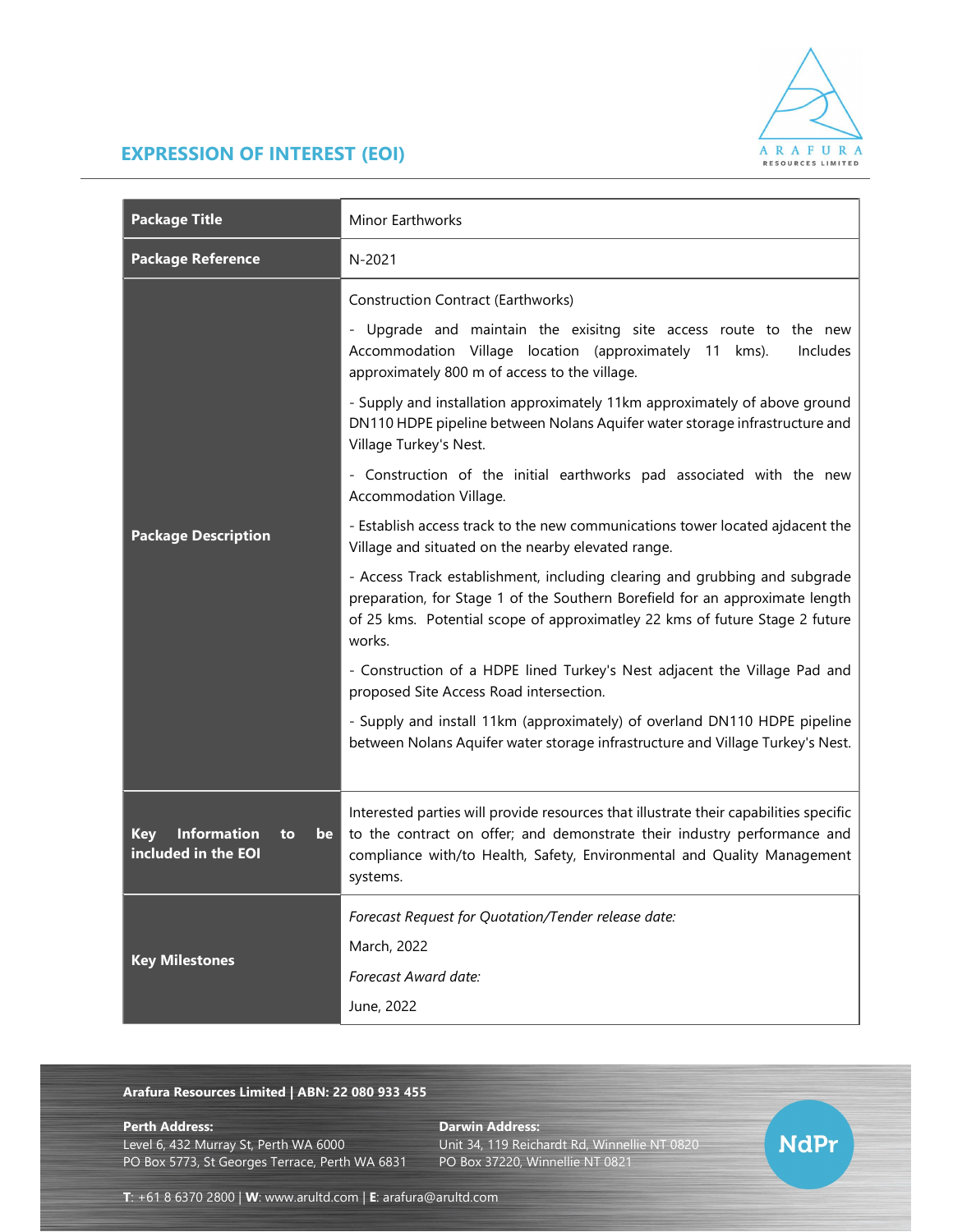

| <b>Approximate Value</b>      | Construction Contract < AU\$2M                                                                                                                                                                                                                                                                                                                                                                                                                                                                                                                                                                                      |
|-------------------------------|---------------------------------------------------------------------------------------------------------------------------------------------------------------------------------------------------------------------------------------------------------------------------------------------------------------------------------------------------------------------------------------------------------------------------------------------------------------------------------------------------------------------------------------------------------------------------------------------------------------------|
| <b>Approximate Duration</b>   | 10-12 weeks                                                                                                                                                                                                                                                                                                                                                                                                                                                                                                                                                                                                         |
| <b>Expression of Interest</b> | [Contractors / Suppliers] are invited to express an interest in this [scope of work<br>/ package] by registering on the ICN Gateway online platform.                                                                                                                                                                                                                                                                                                                                                                                                                                                                |
|                               | Prior to completing registration, please ensure:                                                                                                                                                                                                                                                                                                                                                                                                                                                                                                                                                                    |
|                               | The company profile on ICN Gateway is complete, up-to-date and<br>٠<br>accurate                                                                                                                                                                                                                                                                                                                                                                                                                                                                                                                                     |
|                               | Interest is registered as either full-, or partial-, scope of this EOI (where<br>applicable)                                                                                                                                                                                                                                                                                                                                                                                                                                                                                                                        |
|                               | ICN Gateway pre-qualification questions have been completed                                                                                                                                                                                                                                                                                                                                                                                                                                                                                                                                                         |
| <b>EOI Closing Date</b>       | 18th February, 2022                                                                                                                                                                                                                                                                                                                                                                                                                                                                                                                                                                                                 |
| <b>Contact</b>                | Industry Capability Network of Northern Territory                                                                                                                                                                                                                                                                                                                                                                                                                                                                                                                                                                   |
|                               | https://gateway.icn.org.au/                                                                                                                                                                                                                                                                                                                                                                                                                                                                                                                                                                                         |
| <b>Project URL</b>            | For more information about Arafura Resources Ltd and the Nolans Rare Earths<br>Project please refer to the Company website.                                                                                                                                                                                                                                                                                                                                                                                                                                                                                         |
|                               | https://www.arultd.com/                                                                                                                                                                                                                                                                                                                                                                                                                                                                                                                                                                                             |
| <b>Disclaimer:</b>            | This EOI will be used, in part, to establish a list of potential tenderers, providing<br>a general understanding of their capabilities to execute the scope outlined. The<br>EOI will be coupled with subsequent steps and stages in the tender process to be<br>adopted by Arafura Resources Ltd (the "Company"), and applicants' response to<br>this EOI shall not form any part of a commitment or agreement with or on behalf<br>of the Company to proceed or contract with responding parties.                                                                                                                 |
|                               | The relevant package details outlined above, and/or scale of scope for this<br>package may be subject to change at the discretion of the Company.                                                                                                                                                                                                                                                                                                                                                                                                                                                                   |
| <b>Project:</b>               | Nolans Rare Earths Project (the "Project")                                                                                                                                                                                                                                                                                                                                                                                                                                                                                                                                                                          |
| <b>Project Overview:</b>      | Arafura Resources Ltd is developing the Nolans Rare Earths project, which will<br>encompass a mine, beneficiation plant, extraction plant, separation plant,<br>sulphuric acid plant and related Non-Process Infrastructure to be constructed<br>in the Northern Territory. The project site is located on Aileron Station,<br>approximately 135 kilometres NW of Alice Springs.<br>The Project mining operation will use conventional open-pit truck and<br>excavator mining methods, supplemented by drill and blasting for ore and<br>waste. A JORC-compliant Ore Reserve supports a mining inventory for a mine |
|                               | life of 38 years. Mining is at an average rate of 7.6 million tonnes per annum to<br>produce 1 to 1.3 million tonnes of ROM ore each year and 316,000 tpa of                                                                                                                                                                                                                                                                                                                                                                                                                                                        |